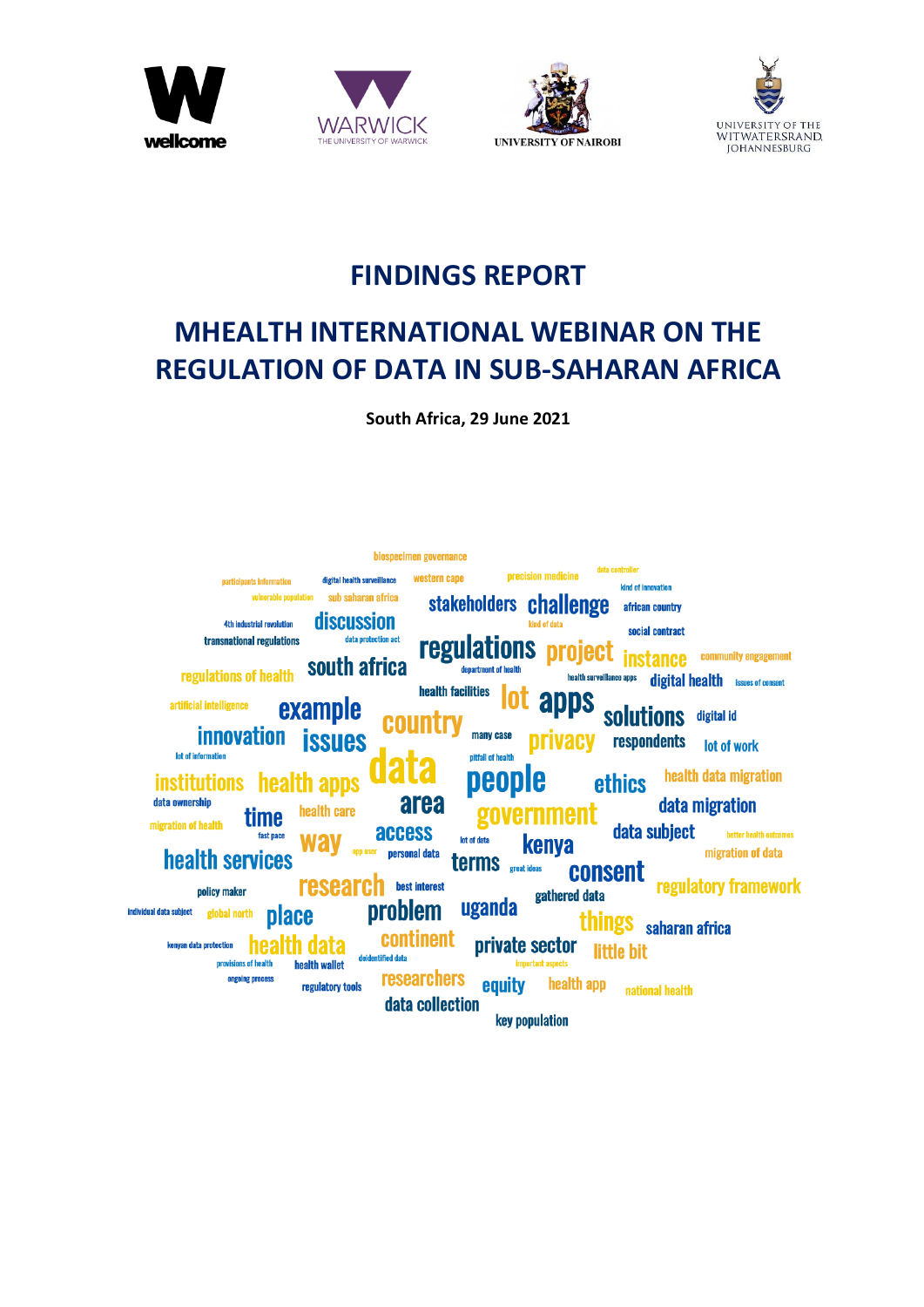# **BACKGROUND**

On 29 June 2021, Dr Sharifah Sekalala of the [University of Warwick,](https://warwick.ac.uk/) UK supported by the [Wellcome Trust,](https://wellcome.org/) and in collaboration with the [University of Nairobi,](https://www.uonbi.ac.ke/) Kenya and the [University](https://www.wits.ac.za/)  [of the Witwatersrand,](https://www.wits.ac.za/) South Africa, hosted the second event in an international webinar series to explore with government regulators, public health researchers, medical licensing boards and app innovators/users their perceptions of the regulatory problems of health apps, particularly within the Sub-Saharan African context, with a view to produce a public policy paper that evidences the problem and identifies possible solutions. The webinar was part of a larger project on mHealth apps that seeks to map the strategies currently in use to protect data subjects' privacy in Kenya, Uganda and South Africa.

# **OVERVIEW**

The webinar was attended by participants from, Kenya, Uganda and South Africa. The keynote presentation, from Professor Tom Kariuki, was on *Priority Themes in the Governance of Health Data in Africa,* and there were also three plenary presentations entitled: '*The Promises and Pitfalls of Health Apps in Sub Saharan Africa*', '*Embracing 4IR to Ensure Safe and Secure Digital Data Regime in mHealth Applications*', and '*Comparative Overview of Regulatory Frameworks for Health Data Migration in Kenya, Uganda and South Africa*'.

Panel discussions covered the following topics:

- Setting the Agenda for Transnational Regulation of Health data migration in Sub-Saharan Africa;
- Co-development of Regulatory Tools; and
- Towards Equitable Frameworks for Regulating Health Data Migration.

# **CONTRIBUTORS**

# **PROJECT FACILITATORS AND PLENARY PRESENTERS**



# **Dr Sharifah Sekalala, Associate Professor of Law, University of Warwick**

Sharifah is an interdisciplinary researcher working at the intersection of international law, public policy, and global health. Sharifah holds a PhD in Law from the University of Warwick, an LLM in Public International Law from the University of Nottingham, and an LLB Hons from Makerere University,

Uganda; she was called to the Ugandan Bar in 2005. Sharifah Sekalala teaches Global Health Law, Law and Ethics, and she has contributed to Public Health modules in Warwick Medical School. She also teaches Tort Law.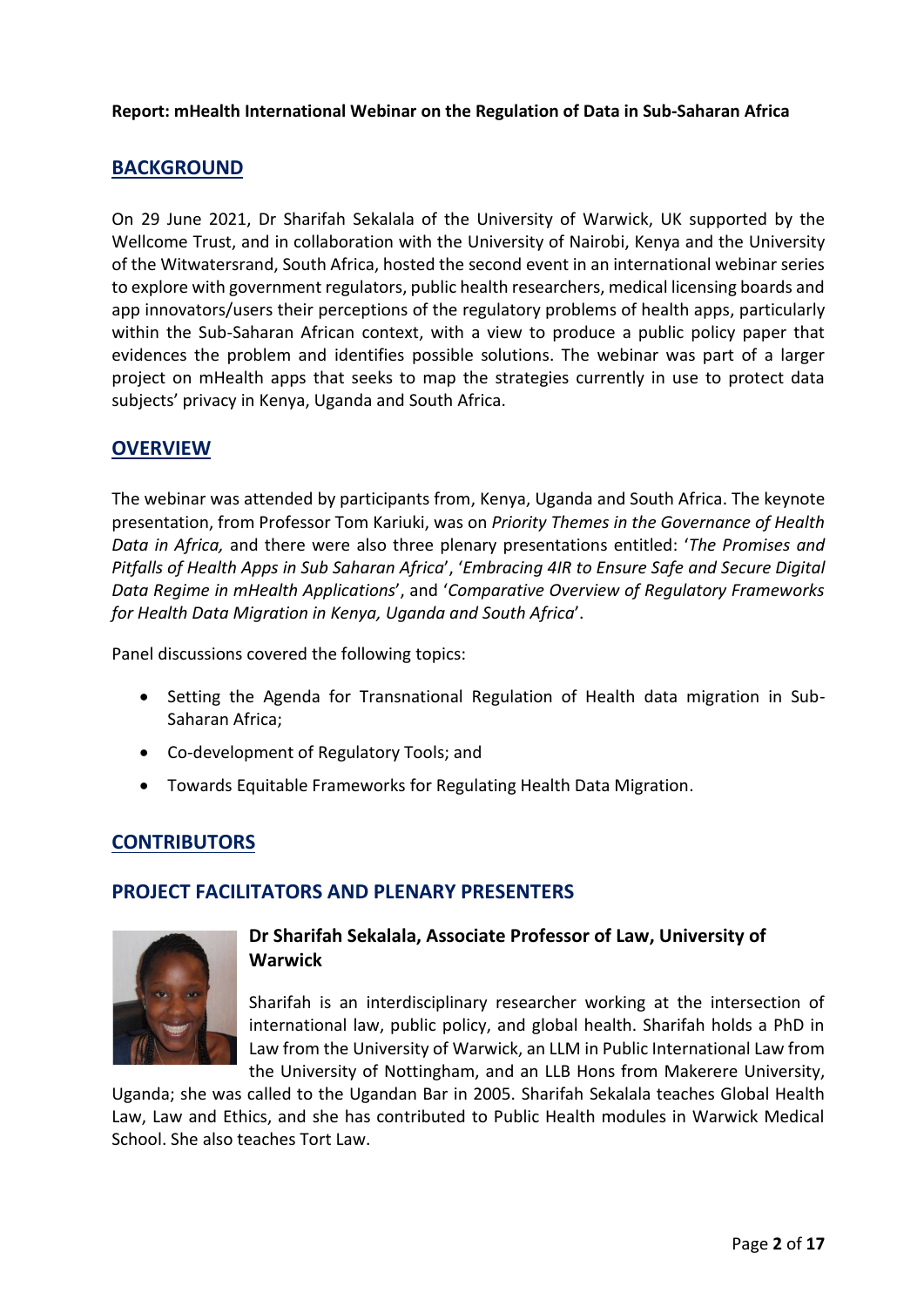

#### **Professor Pamela Andanda, University of the Witwatersrand**

Pamela teaches Intellectual Property Law and Research Methodology. Her research interests are in the areas of intellectual property, biotechnology, health law, bioethics, policy analysis and governance of biomedical research. She was a member of the European Commission's Expert Group on Global Governance of Science, strategic advisory committee member of

UNICEF/UNDP/World Bank/WHO Special Programme for Research and Training in Tropical Diseases, and executive member of Ethics, Law and Human Rights Working Group of the African AIDS Vaccine Programme. She regularly acts as an expert and evaluator in the Ethics Review procedure of the European Commission and EDCTP.Pamela is a member of the UNESCO's International Bioethics Committee, the African Academy of Sciences - Data and Biospecimen Governance Committee, Academy of Science of South Africa (ASSAf) Standing Committee on Biosafety and Biosecurity, the Ethics Advisory Council of the International COVID-19 Data Alliance (ICODA), and she chairs Wits University's advisory committee on ethics.



#### **Professor Bitange Ndemo, Professor of Entrepreneurship, University of Nairobi**

Bitange's research centres on the link between information and communication technologies (ICTs) and small and medium enterprises, with emphasis on how ICTs influence economic development in Africa. Bitange chaired the Kenya Distributed Ledgers and Artificial Intelligence Taskforce that

developed the country's a road map for digital transformation. He is an advisor and board member of Safaricom (a leading telecommunication company in Africa), a member of both OECD Expert Panel for Blockchain, and World Economic Forum Global Blockchain Council. Formerly Permanent Secretary of Kenya's Ministry of Information and Communication, Bitange has also been a senior advisor to UN's Global Pulse (Big Data initiatives) and the UNCDF's Better than Cash Alliance and UNICEF's Innovation Council.

#### **Dr Ben Mkalama**, **University of Nairobi**



Ben undertakes scholarly research in innovation, digitisation, economics and enterprise development. A business consultant with over 25 years of senior leadership and management positions with international financial and local organisations in Africa, Ben is also a part time lecturer at the University of Nairobi, researching entrepreneurship and digital innovations with an

emphasis on SMEs. Ben has a PhD in Business Administration from the University of Nairobi, MSc degree in Agricultural Economics from the University of Oxford, BSc degree in Agricultural Economics from Egerton University, Kenya.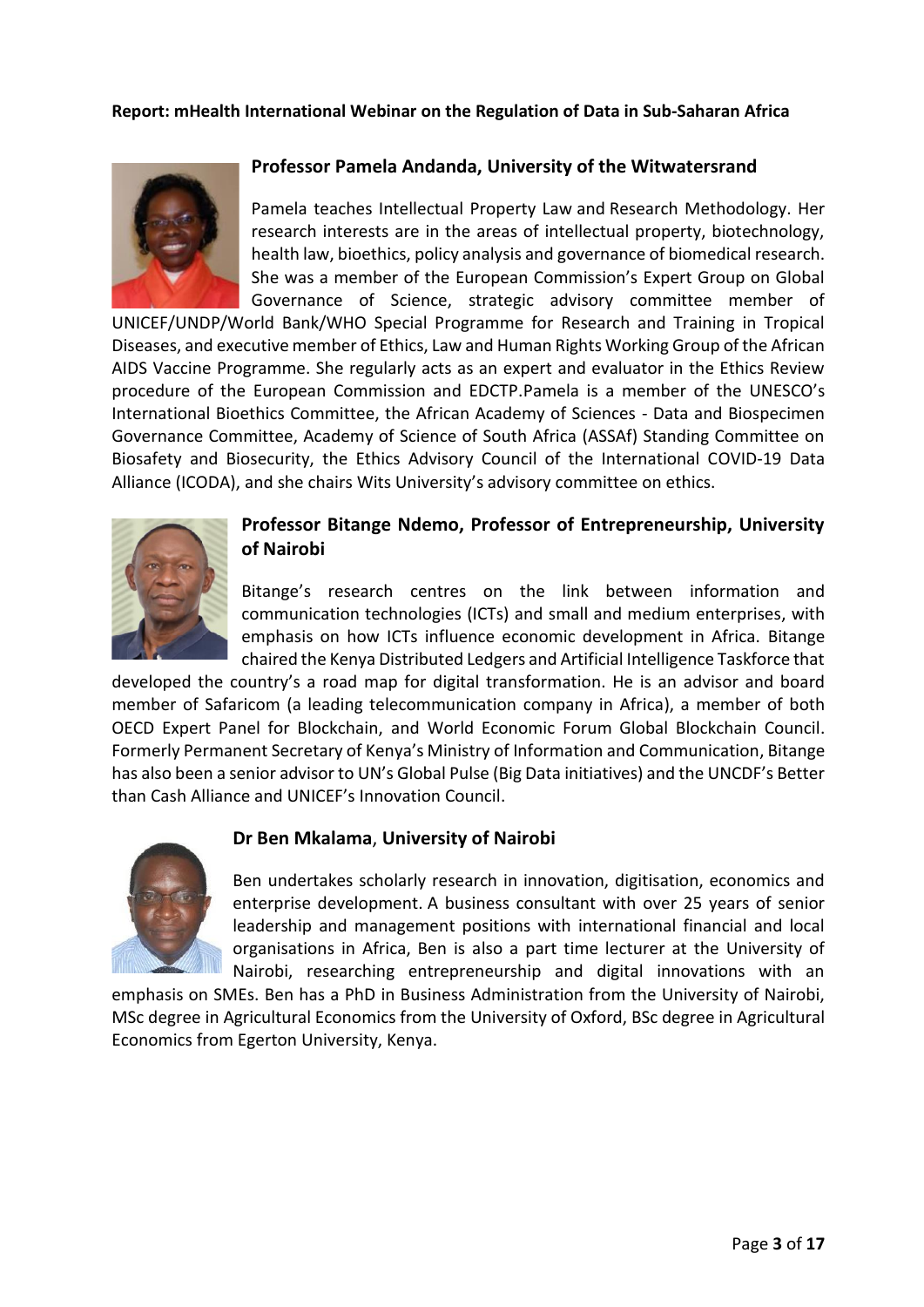# **WEBINAR MODERATOR**



#### **Larisha Bedhesi, University of the Witwatersrand**

Larisha is a doctoral researcher in the School of Law, University of the Witwatersrand and practises law as a member of the Johannesburg Bar.

# **KEYNOTE SPEAKER: PRIORITY THEMES IN THE GOVERNANCE OF HEALTH DATA IN AFRICA**



# **Professor Tom Kariuki, Director of Programmes at The African Academy of Sciences**

Tom leads the Alliance for Accelerating Excellence in Science in Africa (AESA Platform), which was launched in 2015 by the AAS and the New Partnership for Africa's Development Agency (now known as the African

Union Development Agency). An internationally recognised immunologist, Kariuki leads the Academy's programmatic activities to accelerate world-class research, foster innovation, and promote scientific leadership on the continent. He oversees the funding of research, development and commercialisation of novel, high-impact STI solutions for the continent, and is cultivating strategic partnerships with academic institutions, governments and industry globally to transform Africa's future through science-led, knowledge-based economies.

# **PANEL SPEAKERS: SETTING THE AGENDA FOR TRANSNATIONAL REGULATION OF HEALTH DATA MIGRATION IN SUB-SAHARAN AFRICA**



**Siobhan Green, Digital and Data Governance and Transformation Portfolio Manager at IMC Worldwide** 

Siobhan is a digital development professional and data social scientist, with expertise in digital inclusion, data ethics, and responsible data, Siobhan is a managing associate at IMC Worldwide, Lead of Global Digital and Data

Governance and Transformation practice. She has been working with various countries, Kenya, Uganda, Zimbabwe, Zambia to look at how data can be used for decision making including the use of mHealth tools.



# **Dr Nicki Tiffin, Associate Professor at CIDRI-Africa/Computational Biology Division, University of Cape Town**

Nicki holds a PhD in molecular oncology at the University of London and a postdoctoral fellowship in endocrinology research at UCSF. She focused on computational approaches to disease gene identification and the genetics of disease in African populations and addressed ethical issues relating to

genomic studies undertaken in African populations. Nicki holds a Masters in Public Health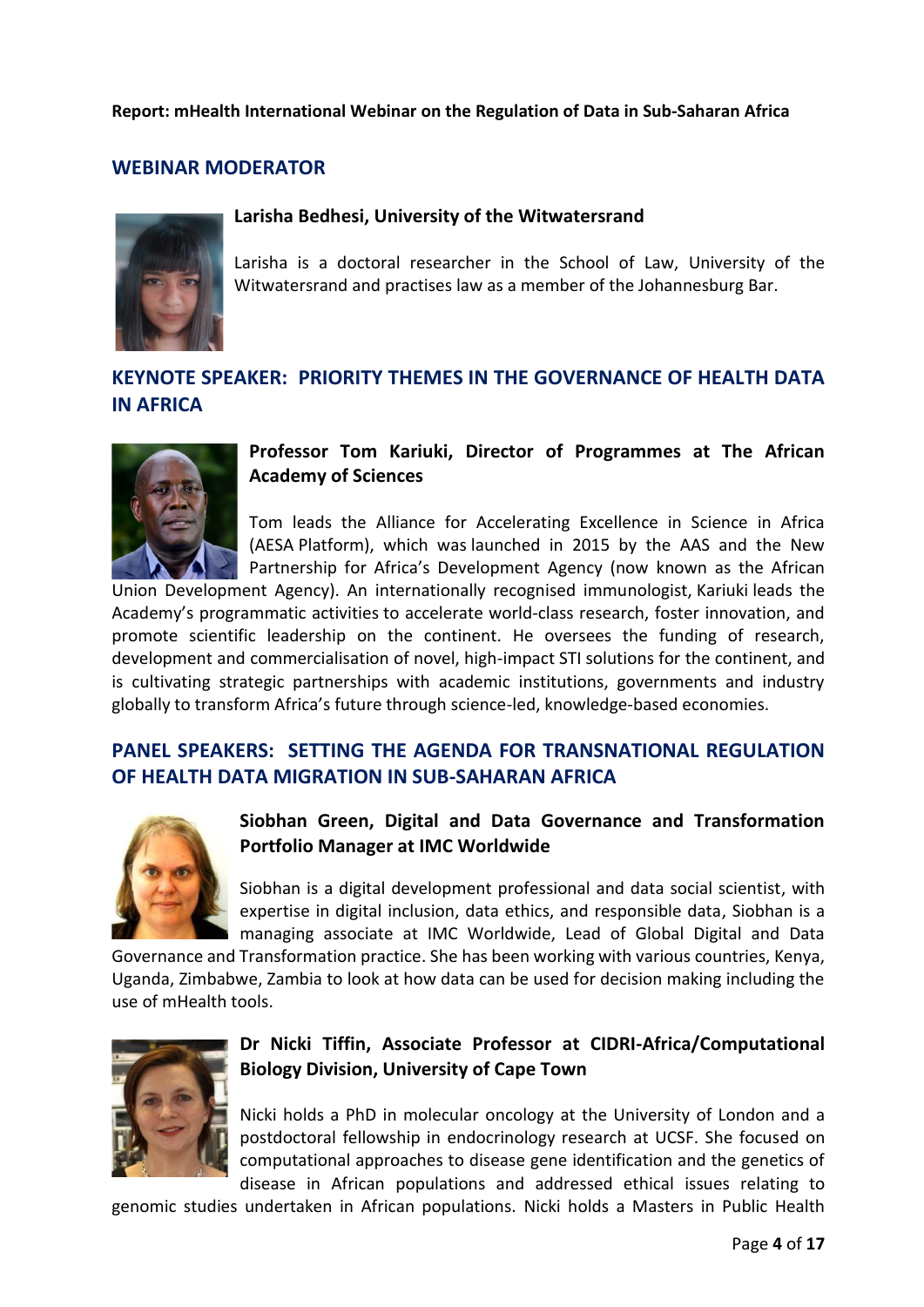(Epidemiology), and worked in the field of health informatics and data governance at the Centre for Infectious Disease Epidemiology and Research (CIDER), contributing to the development of the Provincial Health Data Centre.

# **PANEL SPEAKERS: CO-DEVELOPMENT OF REGULATORY TOOLS**



**Eunice Namirembe, Innovation Specialist at Kampala Capital City Authority**

Eunice is based in Kampala and works with the team at the Innovations for WASH in Urban Settings Bootcamp to define problems and needs, and conduct assumption-mapping. Eunice is also Country Director at Text to Change, a mobile for development organization which designs and

implements mobile for development programs around Africa. She holds a Bachelor's Degree in Economics and Statistics from Makerere University and has over eight years of experience in formulating and implementing ICT for development programmes in Uganda and Africa.



#### **Martin Weiss, Lead Solutions Engineer at Jembi Health Systems**

As well as being Lead Solutions Engineer at Jembi Health Systems, Martin also undertakes research in Public Health Information Systems, and recently published 'Blockchain as an enabler for public mHealth solutions in South Africa'. Jembi Health Systems is an African not-for-profit organisation improving global health by developing and improving information systems,

growing partnerships and building local capacity, with a focus on developing countries.

# **PANEL SPEAKERS: TOWARDS EQUITABLE FRAMEWORKS FOR REGULATING HEALTH DATA MIGRATION**



# **Dr Harriet Etheredge, Ethics and Regulatory at Wits Donald Gordon Medical Centre and Wits Department of Internal Medicine**

Harriet is a medical bioethicist and health communication specialist based in Johannesburg, South Africa. She shares her wide-ranging expertise across a spectrum of bioethics topics, including research ethics and health

communication. Harriet is a Co-Chair of the Wits Human Research Ethics Committee (Medical) and she also serves on the South African Medical Research Council Human Research Ethics Committee.



# **Moses Mulumba, Executive Director, The Center for Health, Human Rights and Development (CEHURD)**

Moses is Head of CEHURD Uganda, and is a lawyer with special interest in international human rights, global health and sexual reproductive health and rights. He has a Bachelor of Laws (LLB), Post Graduate Bar qualification, Master

of Laws and Master of Philosophy in health sciences. Mulumba has widely researched, published and taught in the various areas of global health and international human rights.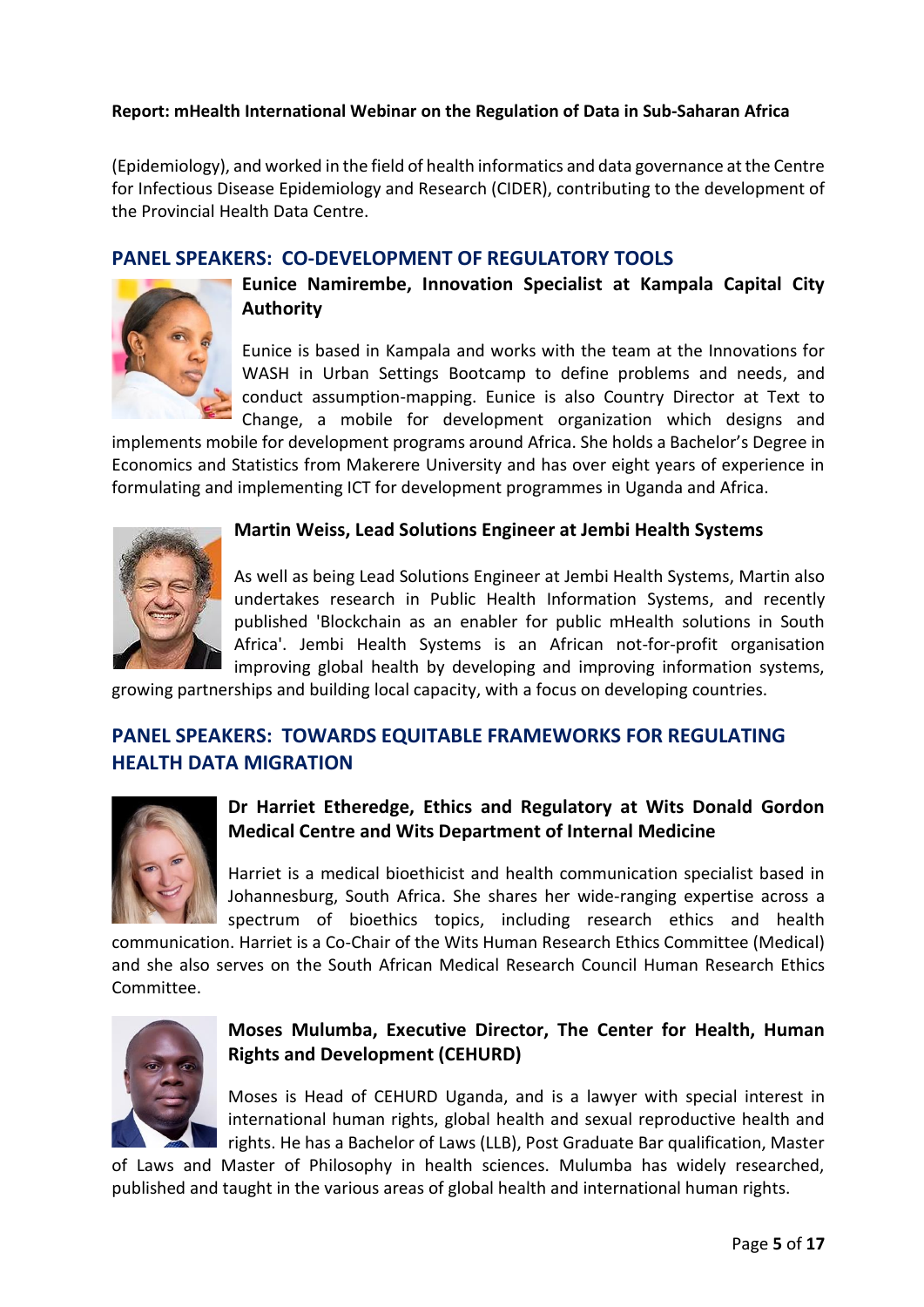# **THE AFRICAN CONTEXT FOR DATA COLLECTION, SHARING AND USE**

Africa has a high disease burden; this remains one of the major areas of priority for the continent. There are also challenges around food, poverty, urbanisation, weak health systems, climate, and displacement/migration. All these issues set the context for how scientific research is positioned for Africa, and also how institutions who are driving science and innovation engage—both across the continent and at the global level.

To date, there has been a lot of work done on areas such as maternal and neonatal health, food security, epidemic preparedness, and the specific SDGs that target these and other areas for human development. There is a growing focus on governance, and on gender, mental health and the Fourth Industrial Revolution agenda. The engagement, research and production for all these areas is being driven by data. For every level of every organisation there is a journey to consider in how such data is collected, shared and used.

# **WHICH PROBLEMS CONCERNING DATA MIGRATION OF HEALTH APPS IDENTIFIED IN THIS PROJECT ARE THE MOST WORTHY OF FURTHER EXPLORATION?**

Data privacy regulation is increasing. For instance, Kenya, Uganda and South Africa all have new data regulation acts attempting to cover the challenges associated with privacy violation, and how states/people should protect themselves, although in practice this is not very easy.

In many cases, while the state might want to make changes, it may be very limited in its ability to do so. That's something that we want to explore much further in the project looking specifically at the contexts of Uganda, Kenya and South Africa.

# **Typology of apps**

A scoping analysis has created a typology of the kinds of apps that we see in the project regions; each of these app types have different challenges:

- 1. *Digital Health Surveillance Applications:* produced by either states/organisations and researchers mainly in the form of epidemiological data. e.g. COVID-9 tracing apps are running in all three countries. These apps may share health data from Sub-Saharan African countries to researchers in the Global North. In some cases, there may also be the potential for commercialisation of data. For example, a potential US\$45 million partnership agreement between the World Food Programme and Palantir would allow Palantir to exploit data from 90 million people.
- 2. *Merchandise Applications:* rendering goods and services, e.g., diagnostics and health services. For instance, in Uganda, the Dokitari app helps people to access health services at home from experienced primary care doctors. The data from many of these apps is valuable if it is commercialised and integrated into bigger data sets.
- 3. *Lifestyle Applications:* embedded health-tracking apps, which are included in day-today items, such as phones and devices such as watches and trackers. Many of these contain third-party apps, which may lead to the migration of data. It is impossible to know the scale of these apps, as for many of these countries, this information is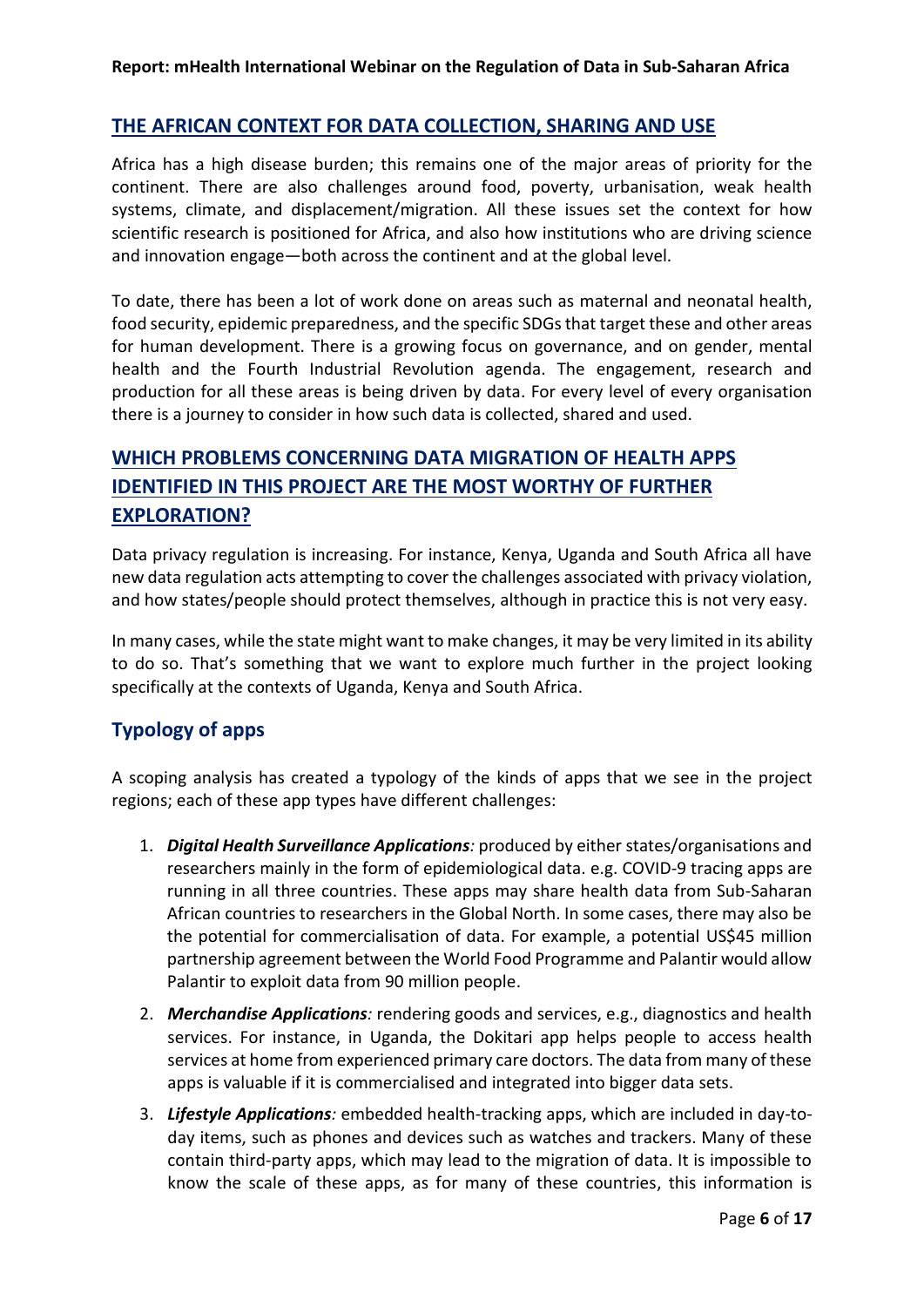considered proprietary and even states themselves often have very little knowledge of how these apps operate.

4. *Connected Network Applications:* some digital tools may be linked to health outcomes. Although the apps themselves are not health apps, they are leveraging popular apps in order to provide health services. For example, digital IDs, transport systems, and communication systems. Again, this has increased during the COVID-19 crisis. The project highlighted attempts to link digital IDs to vaccine access, and mobile phone companies using their apps to deliver public health messaging.

Tackling the ethical design of health application development requires consideration and input from a broad spectrum of stakeholders: health app investors, health app developers, insurance companies, health professionals, civil society, and other people in the technology space.

# **The proliferation of health apps**

# **The benefits**

**Big data:** health apps move data from third party users to third party actors, sometimes over different jurisdictions—this supports collecting more data to find solutions to problems, and allows progress in areas where a lot of analytics are required to move forward, to support data driven policymaking/development (e.g., infectious disease—for example, in COVID-19, where track and trace data has mapped the way in which the COVID-19 virus mutates and moves, and how we react to it—and in food security, poverty, urbanisation, weak health systems and displacement/migration.) Big data is allowing scientific priorities to advance through partnerships and collaborations across the continent of Africa. Sharing data and science globally is now critical to tackling the climate emergency. In moving forward, areas such as gender, mental health, and the Fourth Industrial Revolution agenda will require attention.

**Working smart:** health apps can also make the delivery of services easier: making efficiencies in stretching resources further and helping to target and map vulnerable populations—these apps have been pivotal in addressing the health needs of vulnerable populations, for example, sexual reproductive rights for young people, or victims of sexual violence.

#### **The challenges**

**Data collection parameters:** data exists in a dynamic environment—at the outset, investors/developers may not have a clear idea of how much/what type of data they want. This creates incentives to collect huge amounts of data.

**Data handling parameters:** app investors don't always have a clear idea of what the endproduct is likely to be. However, many investors are collecting data on the basis that they will be able to profit from it in the future.

**Data sharing/storage:** data moves across borders for a variety of reasons, including back up storage. A major constraint is reliance on external servers to back up data; a lot of app data is stored in third countries, primarily in the Global North, due to capacity. Once the data is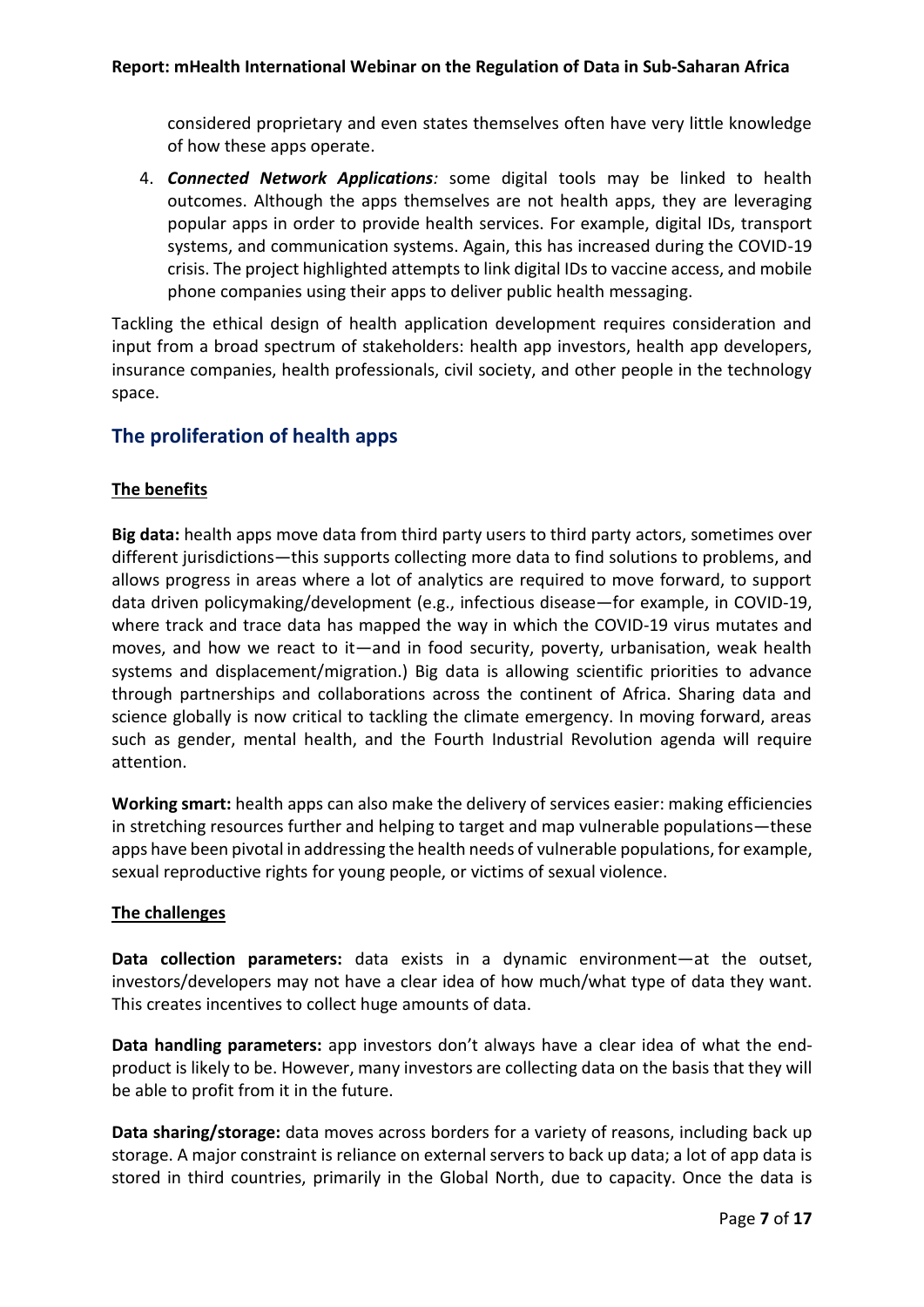outside the jurisdiction of African states, in many cases they lose all control and oversight over the ways in which it can be used. For example, in data collection challenges in another sector, the Supreme Court of Kenya asked to see some of the electronic logs from the Kenyan election, but the judges were simply told that the servers were in France, and therefore they could not have access—entirely frustrating judicial oversight.

**Data repurposing:** cross-border data can be repurposed and used, in violation of data users' privacy—it may later come back to harm users, because insurers may refuse to insure them, or data may be used as the basis of discrimination, users may later be denied health services etc.

**Data ownership:** the primary owner is the person who collects the data, which is then acquired and processed; it may be then used for a secondary purpose. There are various views on what happens next—does the data ownership sit with the person who finances the collection of the data, or the primary or secondary collector?

**Spotting the gaps:** sometimes data needs to be tracked for security purposes, but in other cases this is unnecessary, and the design of the app's data collection is illegal detailed guidance would be helpful for app developers, who can then build in alignment with regulatory areas.

*"When I worked with key populations, they are not necessarily worried about international hackers, but they are worried about law enforcement, and members of their own community finding out that they are a member of a key population."*

*Dr Nicky Tiffin*

**Data transfer:** it is difficult to ensure privacy of people once

their data is moved to third party actors—whether they be states, private entities or international organisations. All of these actors can create ethical conflicts when they access private data. For example:

- **State actors**: some behaviours of people in key populations (including young people, women and girls, people living with HIV/TB/STIs, sex workers, men who have sex with men, the LGBTI community, refugees and internally displaced persons, and people who use drugs) are illegal, and these groups can be highly stigmatised. Is this data that should be in the hands of some governments? Donor-funded NGOs/private sector companies may not necessarily have very strong regulatory infrastructures; are they able to protect the privacy of the data subjects against states?
- *Private actors:* in Uganda earlier this year, a company called Safe Border (a commercial company that provides transport services on motorbikes) launched an 'add on' to an existing health app, to help app-users locate nearby pharmacies and health services, in conjunction with Marie Stopes International. This data was being shared with a thirdparty data user in the USA, CleverTap, which was doing behaviour analysis without users' consent. When referred to the regulator, Set Border merely changed its terms and conditions in a way that users had no choice but to consent to the new data-sharing agreements.

**User incentives:** a lot of data is captured and shared on free applications (WhatsApp, Gmail, Facebook, etc.). While these apps are free to use, users are usually paying in the form of their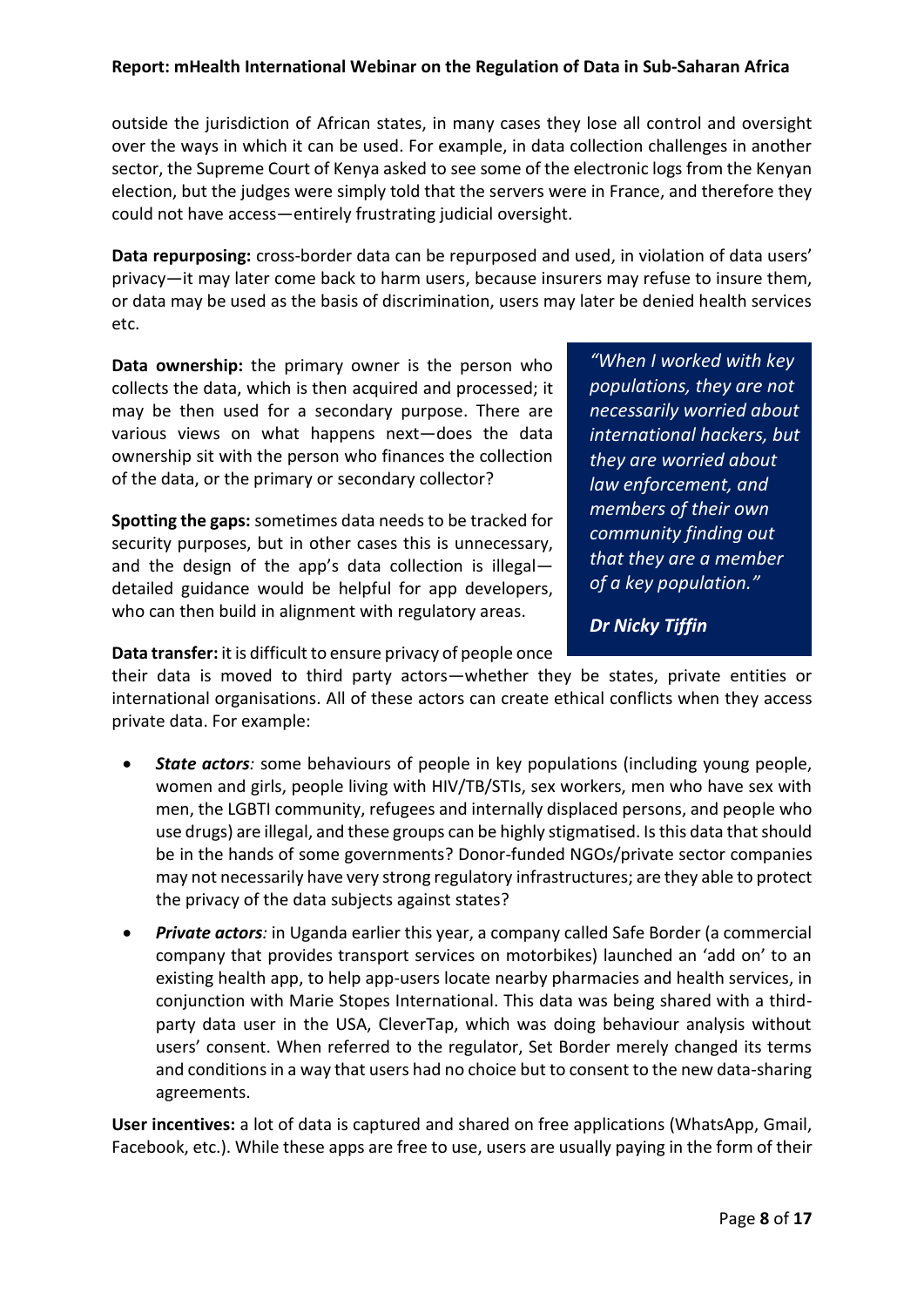data. There is a trade-off being made to access tools that are now considered essential; the incentive to share data may become overwhelming.

**Lack of informed consent:** currently, consent is a complex area and there are so many terms and conditions framed in opaque ways that users are unable to make properly informed choices. Users may feel a strong incentive to agree to data-sharing, but it may be also that they are unaware of the implications of such agreement.

**Multiple risks in privacy violations:** when considering data privacy and consent, there are a range of different risk factors, at international, national, local and community levels. Vulnerable populations are at risk of palpable socioeconomic harms when their data is shared.

**Trust failures affect behaviours:** given the risks involved, members of vulnerable groups use multiple strategies to avoid exposure; e.g., false names, using someone else's ID, SIM cards registered to a proxy, travelling even across borders to access health. These strategies have an impact on the usefulness of the data collected.

# **HOW CAN EQUITABLE FRAMEWORKS INFORM THE DEVELOPMENT OF IMPROVED REGULATION FOR HEALTH DATA MIGRATION IN SUB-SAHARAN AFRICA?**

In order to continue to move forward with all of the gains to be made in health data collection, there must be fair access to data—responsible data access, sharing, and use—which also addresses privacy-related issues.

Proactive health data management by government (such as that which may be found in the Western Cape) with stringent processes and oversight for launching health apps can be really helpful. This approach can provide some roadblocks to getting useful apps into use—but these frustrations are worth it, in order to have apps that are fit for purpose out there in the community.

# **Technology development is ahead of regulation**

#### *The new 'Wild West'*

*"You can do whatever you want in some places because the regulatory infrastructure hasn't been there... How do you handle that?"*

*Siobhan Green*

A lot of investment is happening in the private and donor sectors in new technologies (drones, the Internet of Things, GIS, Fourth Industrial Revolution), but the regulatory space is not keeping up—in places being as much as a decade behind the technology.

When examining data legislation drawn up by legal experts (for example, South Africa's Protection of Personal Information Act 2013 (POPIA) and the Ugandan Data Protection and Privacy Act 2019), from a technologist's perspective, there are gaps in the details (such as in addressing needs to track data for security purposes) that experts in app development could help to address.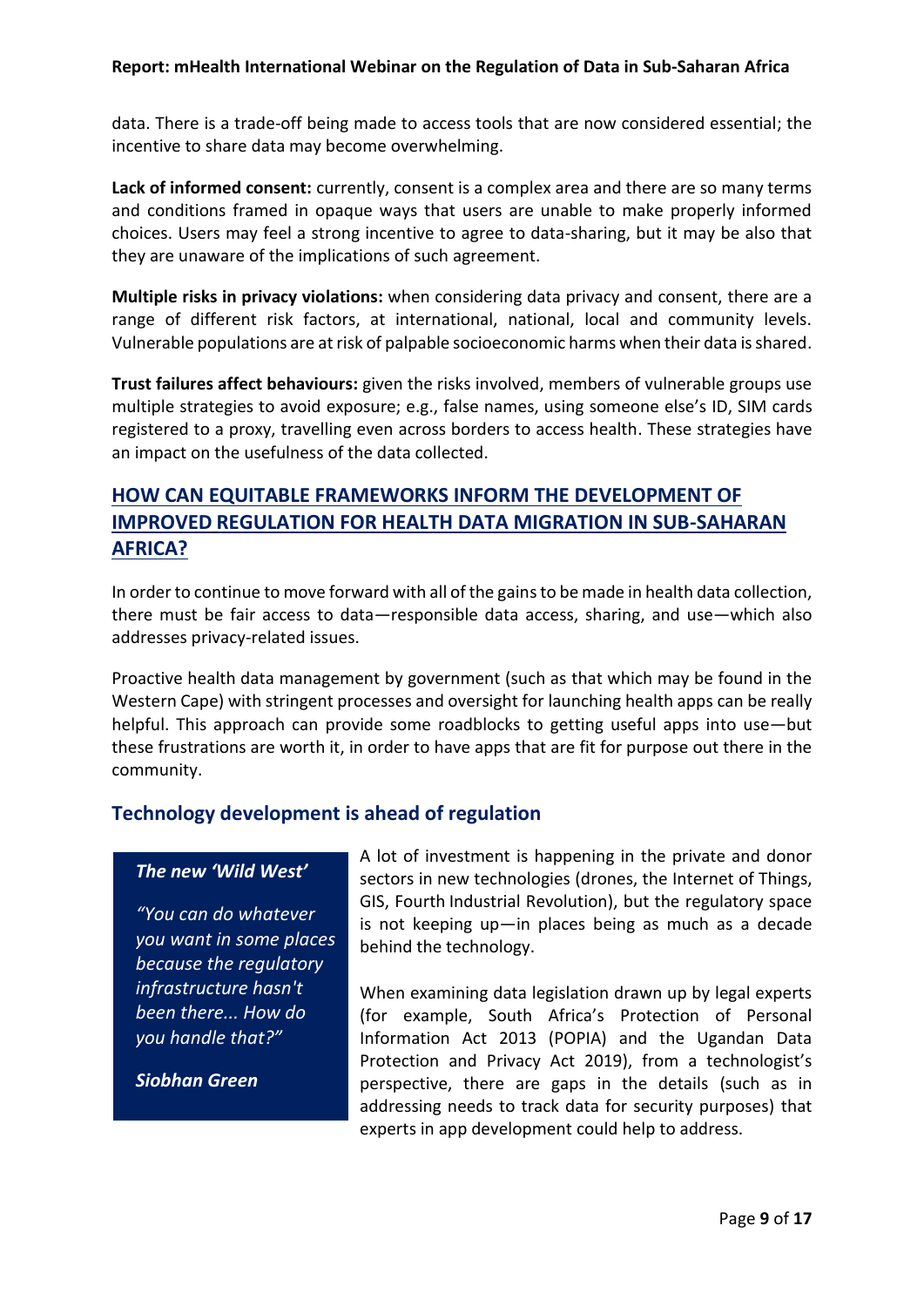Similarly, practical 'checklist' style guidelines could be created, advising both app developers, and legislators, that uses technical expertise to work in conjunction with legal expertise—that informs the law and app development about the ethical and legal requirements of designing functional health apps. This collaboration can produce a virtuous circle of expertise.

Researchers, NGOs and CSOs—working with good intentions—don't always understand the legalities of the tools they are using, such as data scraping to create disease profiles for a region, for example, are unaware that their activity is infringing privacy rights, because the information appears to be available online. There is a clear requirement to translate legal regulatory requirements into practical guidance for all stakeholders—not just developers, but for users and policymakers.

Researchers nurture great ideas which can be built into an app—and there is a strong incentive to ignore the possibility that there are restrictions which would prevent them. For example, consider the COVID-19 app collecting clinical data in Africa, where data was hosted in Europe. Exporting identified clinical data without appropriate consents is illegal, but this obstacle was ignored/sidestepped in order to quickly produce an app perceived to be more important than the legal considerations of cross-border data storage. Addressing this philosophical/pragmatic position will require advocacy, clear communication of rules and regulations, and strong back up from the relevant authorities/governing bodies.

A good start would be by identifying where the processes are already working well: good datause agreements, good local storage of data, and good adherence to laws. Working with health and thematic, and routine health data, POPIA-compliance is important. When this is not the case, learning what is working well and where sectors are complying can provide answers about to improve compliance generally.

# *Health Services and Health Apps: A Parallel Ecosystem*

*There is a tension and mismatch between health services providing health facilities and provision of health to the population, running alongside a parallel health data economy, using independently developed health apps, and research programmes facilitated through app-based and online-based services. These two ecosystems have never yet come back together, raising many problems of ethics and economics: missed opportunities for integrated data/analysis, data protection issues being run over roughshod, and research driven by special interests rather than public health needs, to name a few.*

*To counter this problem, we need to look at systems already in use, or at enrolling people into new systems though government-funded health facilities and services. The data should remain in the health service ecosystem and should be used for the better provision of health care.* 

*In this way, Department of Health/health environment regulators can have oversight on whether apps are performing due diligence, have the right consents and appropriate border controls in terms of where the data goes.*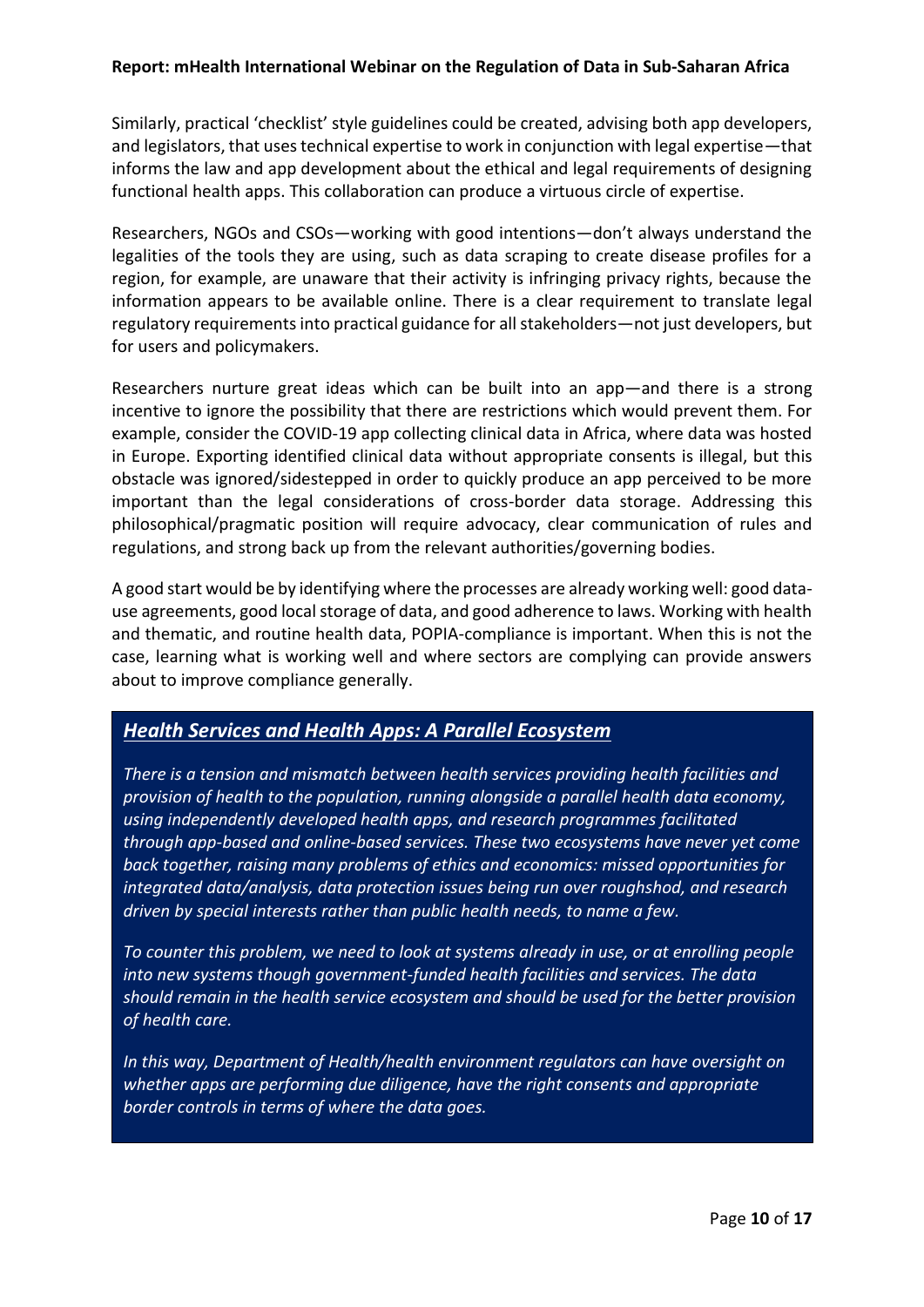# **When regulation is in place, how can it be enforced?**

With regulation, monetary fines are considered the cost of doing business. Why change your behaviour when you can budget the fine into your expenses? The most effective approach to punitive consequences for data misuse seems to be to enforce custodial sentences at high levels of management; a financial penalty is not enough to enforce compliance, if the financial reward of selling/exploiting data is higher.

# **REGULATORY FRAMEWORKS GOVERNING THE MIGRATION OF HEALTH DATA IN KENYA, SOUTH AFRICA AND UGANDA**

Below is a brief outline of the regulatory environment governing health data migration in the region—this is an emerging area which requires coordination and empowerment. The coordinating body '[Collaboration on International ICT Policy for East and Southern Africa](https://www.apc.org/en/member/collaboration-international-ict-policy-east-and-southern-africa-cipesa#:~:text=Since%20its%20inception%20in%202004,understand%20international%20ICT%20policy%20issues.)' has actively commented on some of the regulations covered here—a collaborative approach which builds confidence and allows for regional regulatory development.

# **Kenyan regulatory framework**

The Kenyan Data Protection Act of 2019 explicitly states that it aims to give effect to the Constitution, it applies to data processing and data controllers or processors that are established both in country and outside of the country. Therefore, apps developers outside the country are actually covered under this particular provision (specifically section 4 of the Act), speaking to international movement or cross-border data transfer.

The Act also covers those processing data who are located beyond Kenya's geographical borders (sections 48-49): sufficient safeguards must be in place, and the data subject's consent must be obtained. This regulatory framework has pinned down a regime for all Kenyan data, even when it is handled out of the country.

Section 18 of the Act specifically targets the registration of processors or data collectors that process sensitive and huge volumes of data. This allows for an ethical guideline to be designed into a regulatory framework. Any person or organisation developing and introducing apps affecting citizens in Kenya is subject to oversight by some authority within the country. This is the key element missing in the South African and Ugandan frameworks.

A limiting factor of the Kenyan framework is the definition of 'health data'. It is actually limited to the healthcare context and does not cover the broader spectrum of apps that are collecting sensitive personal data, such as fitness apps—there is scope for further development on that definition.

# **Ugandan regulatory framework**

The Uganda Constitution also includes a broad provision on privacy protection and the right to privacy. Uganda's Data Protection and Privacy Act 2019 protects data and privacy and applies to the processing of data within and outside Uganda, addressing transboundary aspects. Storing or processing data outside Ugandan borders requires, as a minimum, an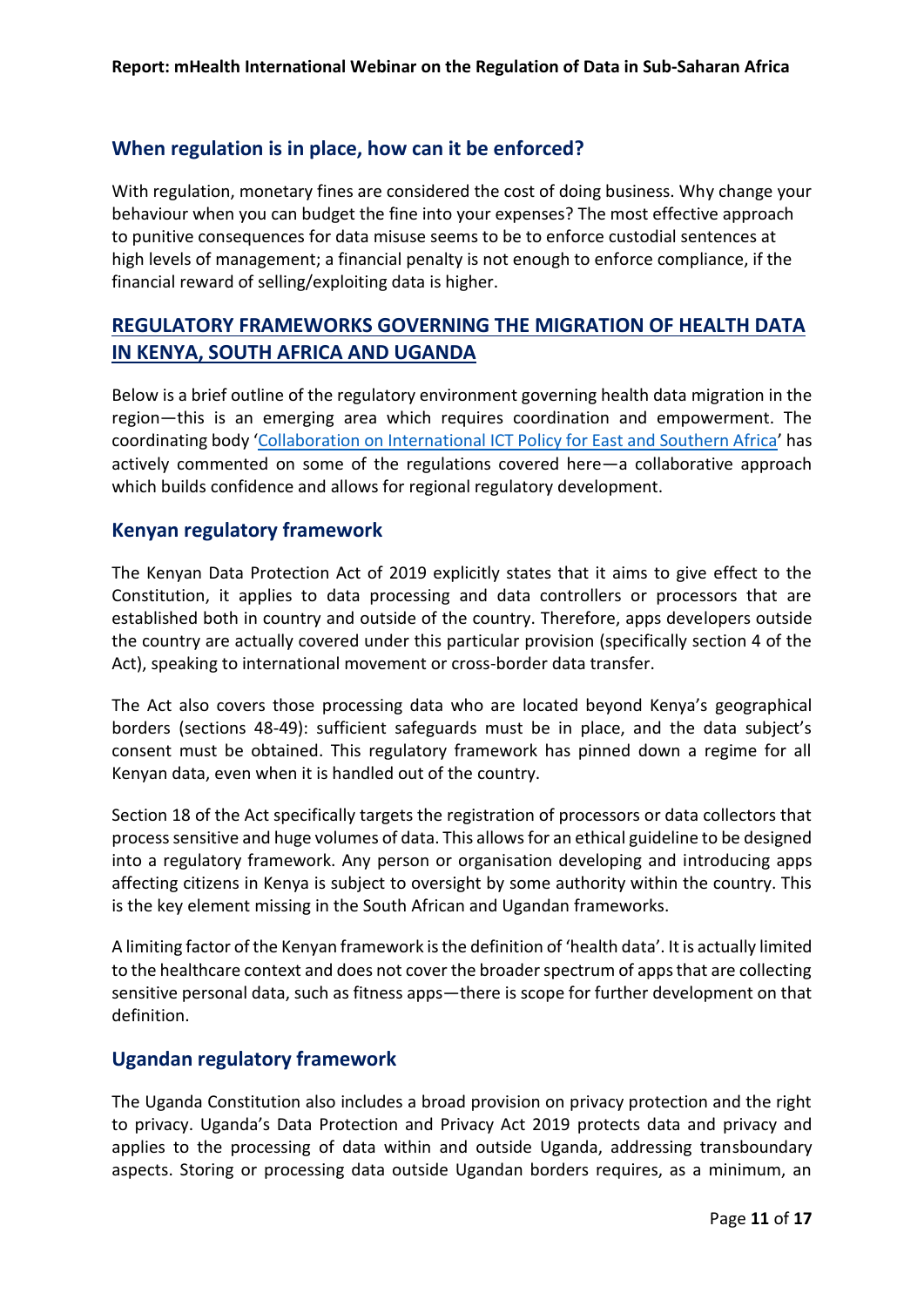equivalent framework—although critics have argued that this is somewhat general in comparison to the more cogent draft regulations in Kenya. Further regulation is required this area: for example, covering who oversees the activities of these processors. Article 28 speaks to the need for adequate measures and appropriate safeguards, and this general guidance also needs to be unpacked further with greater detail; for example, an accreditation or registration process that also brings on board 'ethics by design', as in the Kenyan model.

# **South African regulatory framework**

In a similar way, South Africa has a general right to privacy contained in its Constitution. The Protection of Personal Information Act 2013 specifically deals with the processing of health data. Section 26 prohibits health data processing unless it falls under the requirements listed in section 32 (healthcare and social services—which are broad categories and might benefit from further definition—and insurance, schools, educators, and medical schemes). This regulation also governs transborder flows of information, which includes provision for transborder processing (section 72), again requiring an equivalent level of protection in whichever country the data is moved to, and the consent of the data subject.

In South Africa, the focus on regulation is largely aimed at administrative processes, and an area for more development is support for educating and supporting the individual to give or withhold informed consent—there are approaches in Uganda and Kenya that could be instructive here.

# **How can regulatory tools be developed with participatory processes?**

Given the fast pace of technological change and the varied actors involved in the design, application and regulation of health apps, how does regulation stay current and meaningful? And what role do multi-stakeholder partnerships have in the process?

# **Custodial responsibility for data—A new model of working**

Data science in Africa must be driven by addressing the governance agenda, providing guidelines and practical accommodations for biospecimen data governance.

Considering the intrinsic values of the biospecimen data agenda, the best ethical practice and standards are those based on putting the participant's interests first, and establishing social contracts that ensure protection for the rights of the patient. When it comes to dealing with sensitive data, particularly medical records or data, these social contracts can be upheld, or violated—thereby demolishing trust and confidence in an organisation or project.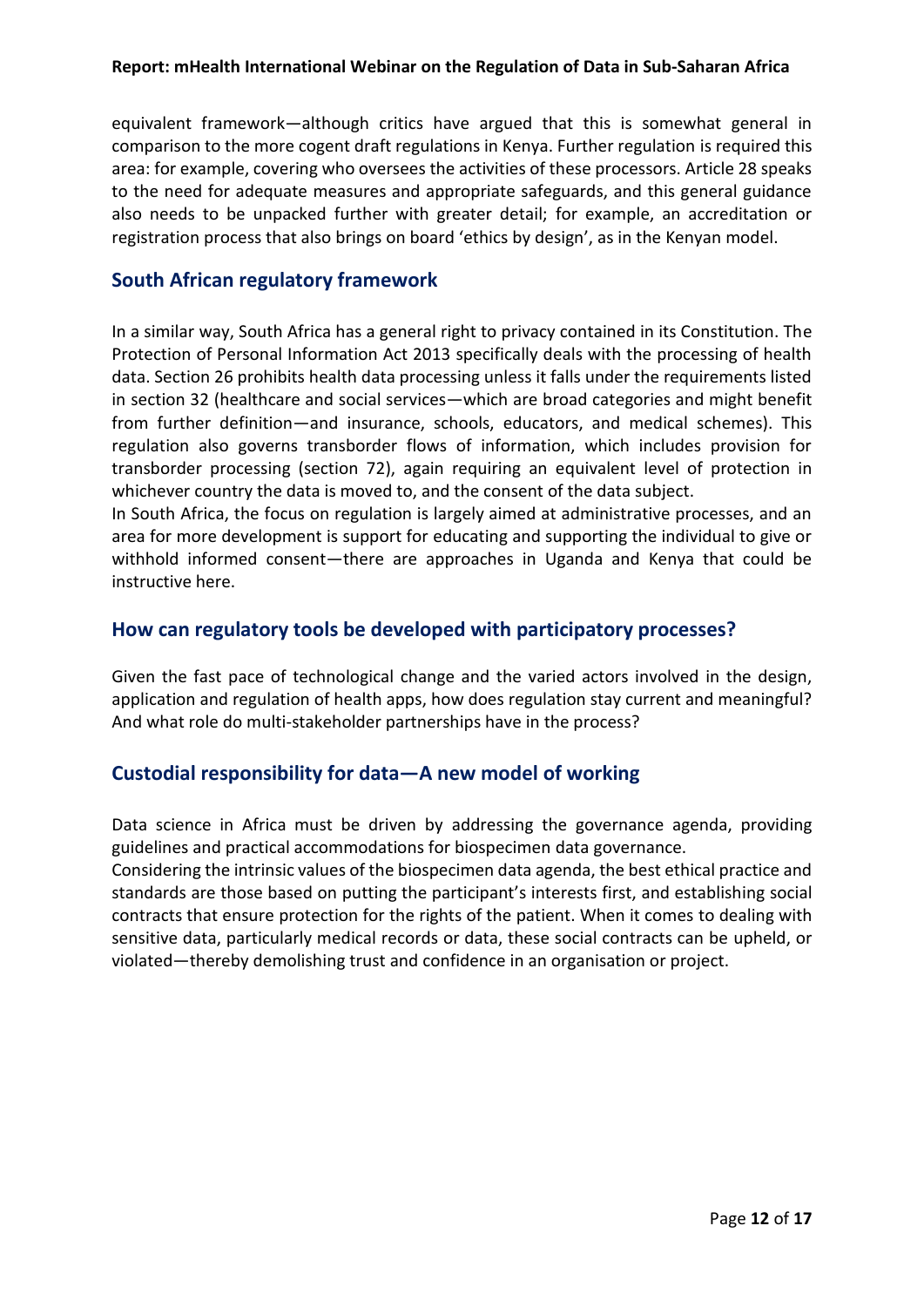*"a paradigm shift from data ownership to custodial responsibility of the data"*

*Professor Tom Kariuki*

By upholding the social contract, we move the research forward, and improve the ability to prevent disease or reduce health disparities by measuring disease, pathogens, exposure or even behaviour, and developing highly targeted programmes to improve health using data-driven decisions.

This is a critical area of focus over the coming years—to lay a foundation for using the data being mined in various laboratories and institutions across the continent—which can then position science within Africa towards precision medicine.

In the context of COVID-19, using this custodial responsibility lens to view the field of data collection has become very important. Access, regulatory ethics and regulatory issues, and even innovation and intellectual property rights are all aspects of the discussion, and in thinking about the future for genomic and precision medicine—how we govern biospecimens—this shift from community engagement and sharing information, to inclusion in discussion and decision-making is a priority.

There are well-embedded African values to protect the vulnerable and those who can be easily exploited, through:

- fostering research integrity and equity to ensure protection of privacy and confidentiality;
- ensuring responsible dissemination of findings and giving back to communities once we have been given the leeway to work with them; and
- continuous engagement, back and forth, to build better informed consent and respect for autonomy, integrity, upholding respect for privacy, and promoting equity etc.

Creating equitable partnerships involves getting people 'in the room'—participating in the discussion—from the very beginning, to ensure strong oversight: equal partnerships between researchers and institutions, for stakeholder benefit sharing, and with strong legal frameworks in place where required.

# **LOOKING AT THE REGULATORY LANDSCAPE, HOW CAN WE ENSURE THAT WE HAVE EQUITY AND A PROCESS THAT CAN WORK FOR EVERYBODY?**

*"What is ethical is not necessarily legal, and what the law tells us to do is not necessarily ethical"*

*Dr Harriet Etheridge*

In the African context, it is important to facilitate open science and data sharing as much as possible, because we have a population that has been so underrepresented historically. The data of the African population must be shared in order to facilitate participation and better health outcomes for the people. POPIA's provisions for cross-border data transfers, and the proposed case-by-case assessment of data protection levels of other countries could potentially take years—if the General Data Protection Regulation (GDPR) process in Europe is any guide.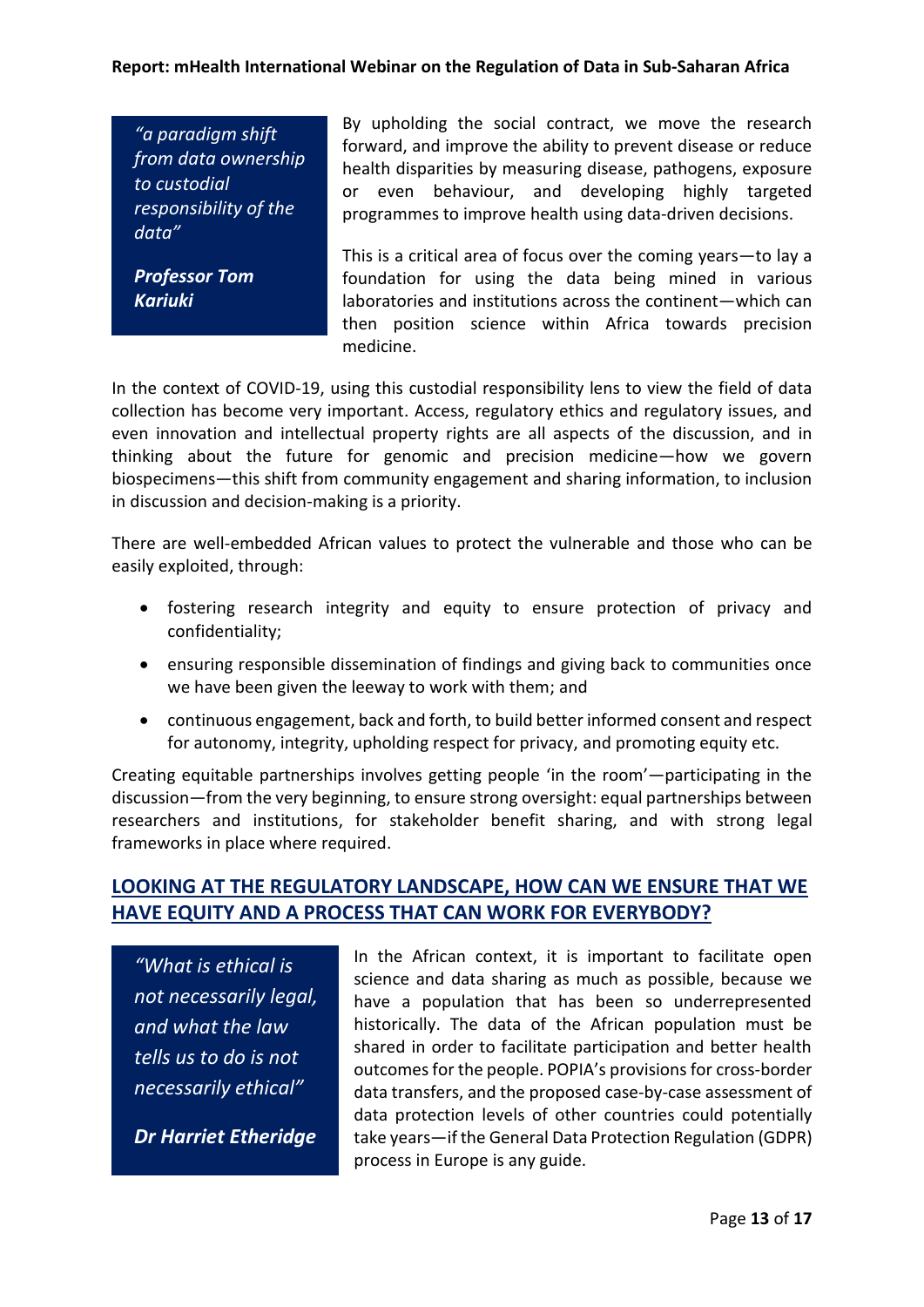This approach is legal, but it may hinder data sharing—so is it ethical and equitable? An equitable framework must be one that has leveraged every aspect of the legislation to find ways to facilitate what is ethical within that framework. There is a need for a dialogue about the best interests of the population and its representativity.

Innovation can be fragile, and regulatory oversight should not act as brake on development, but rather to create an enabling environment to advance research via internal oversight and policies, utilising global policies where helpful, to support innovation within an ethical framework.

# **Failure to prioritise equity in innovation-led development for health**

A number of weaknesses were identified in the way innovation of emerging tech does not consider issues of equity, such as:

- energy in the African health context tends to be focused on finding solutions and fixing health systems—these approaches are embraced without any assessment of human rights and social impact, and so equitable issues are missed;
- innovation is embraced by the private sector, which becomes the lead team in developing these solutions—rarely, if ever, independently considering vulnerabilities and equity;
- those involved in developing the technological solutions are not working in or with government. The state—which should be regulating—becomes disempowered. Governments don't understand the solution, and they don't hire the right people to implement the solution;
- the state views data collection as a security issue and critical to national health—once it is framed as a security issue, equity concerns don't hold much weight in policymaking;
- NGOs involved in advocacy over equitable issues appear to have been reticent about data collection;

# **Public availability of data**

Once data has been shared initially, and then makes its way somehow into the public domain, how then do we address responsible sharing? There needs to be a holistic conversation about data—from the time it is generated, to what then happens to it, and what it is used for much more accessible to everyone: simplifying the terminology and giving the public more of a place at the table.

# **Responsible collecting, processing, storing, and sharing of data**

In some donor projects, a safeguarding approach is that whoever is repurposing or using publicly available data must put in place measures when disseminating findings of that dataset to ensure that their outputs do not enhance vulnerabilities or put people in a light that is harmful to them. This 'ethics by design' approach takes responsibility for how we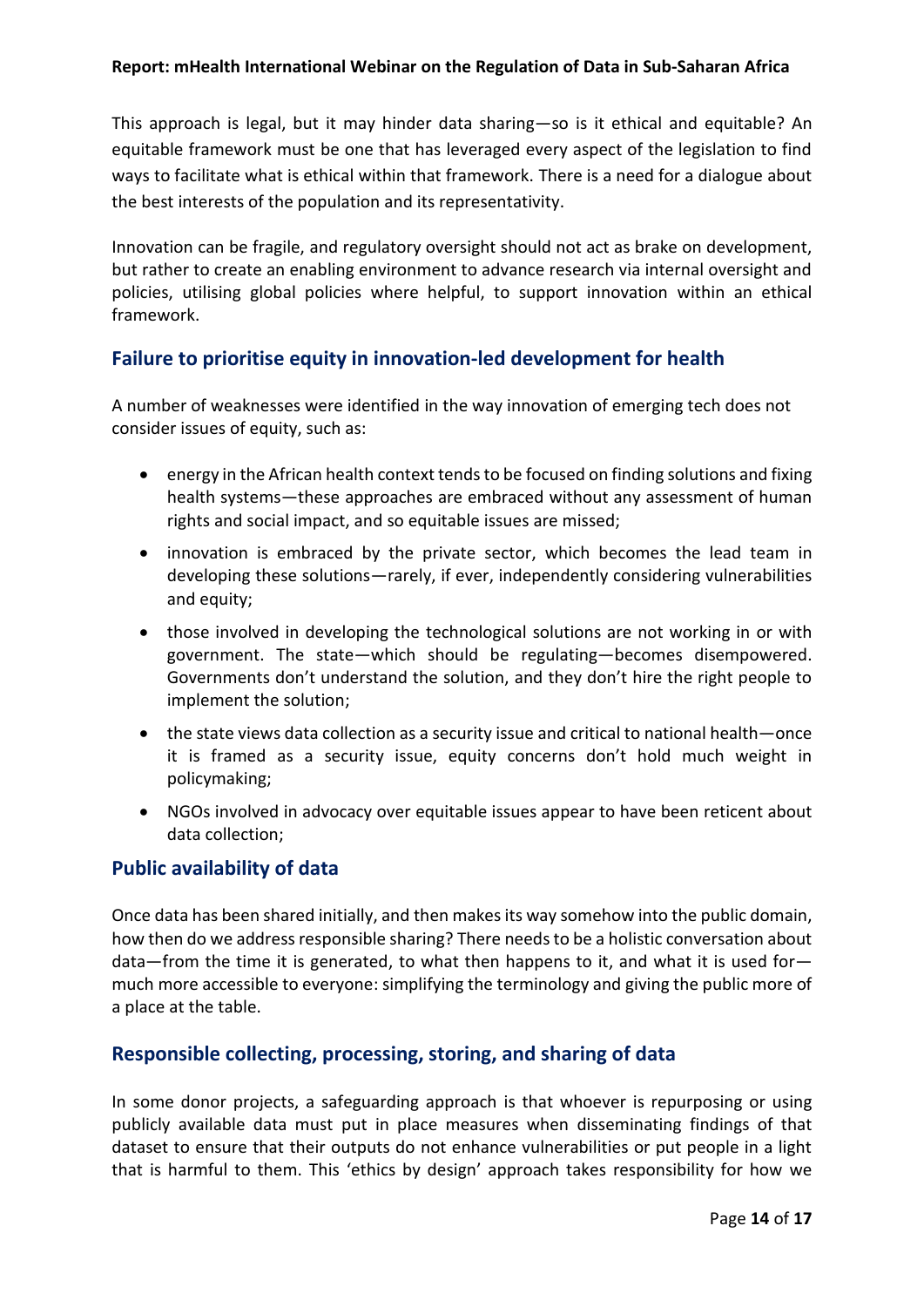collect, access and process data—not waiting for a regulator to oversee you, but being human-facing in designing the work; thinking about the humans behind the datasets that you're handling.

### **Consent is an ongoing process**

When data is repurposed, what are the implications for the consent given for the original use of the data? In the regulatory frameworks examined earlier, for all three of Kenya, Uganda and South Africa, there is strong emphasis on initial consent—but equity calls for a continual process of involvement and understanding by the data subject on their data use. The data subject must be empowered to continue to voice their concerns, and agree or disagree to the proposed repurposed use of the data.

#### **New tech**

There are technologies that can support this process—for example, blockchain can be used to ensure consent for data—however, in considering the emergence of the Fourth Industrial Revolution, emerging tech (such as AI, blockchain, and big data analysis) is making a vast, and as yet not fully known, impact on our privacy.

AI is widely used in Africa. Whether or not a regulatory regime should be initiated for AI is still a contended point—we don't know what kind of innovations are coming. We need to develop the capacity to enable us to understand how data has been processed and who has it.

# **What is falling through the cracks?**

Using the regulatory frameworks of Kenya, Uganda and South Africa as case studies, we can consider the possibility that there are apps collecting health-related data but falling through the cracks in regulation. For example, a smart blood pressure app may not fall within the definitions of the Kenyan Data Protection Act, or the South African or Ugandan regulations or provisions—and yet, the data collected is health-related, and may be shared with healthcare providers.

Apps tracking sleep patterns are another example of a 'grey area' of data collection—reports have been generated from these apps making comparisons about the national sleep patterns of various countries: who wakes up earliest, which people sleep less—what's the purpose of gathering such data? Process and practices around health apps need special attention, and call for a more robust regulatory framework which includes ethics by design in designing these apps, with empowered data subjects, regulators, developers and wider stakeholders.

*"If you just talk about collection of physical or mental health-related data… what about fitness apps? That is a crack through which issues can arise…"*

*Professor Pamela Andanda*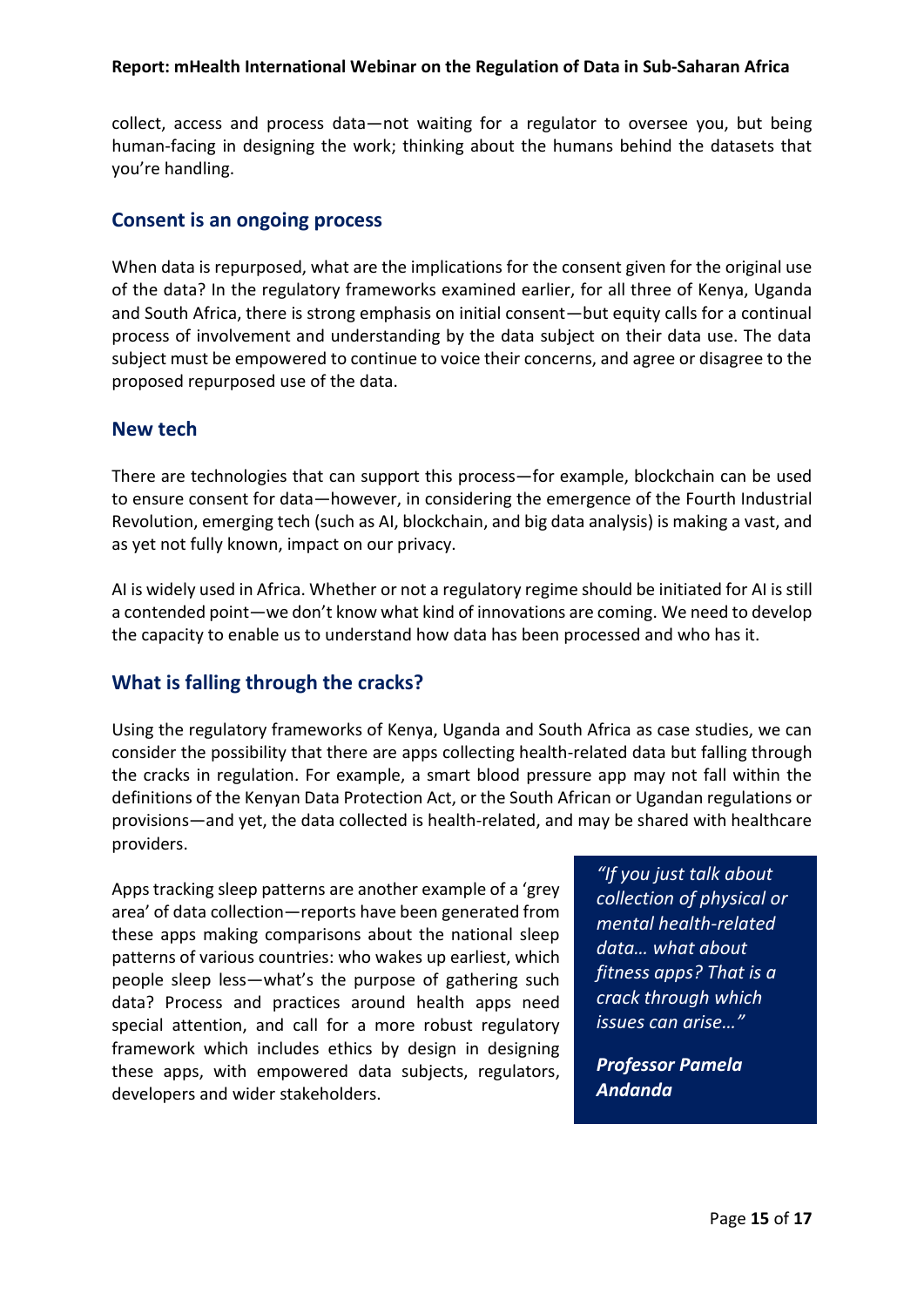# **The 'Triple Helix': Research, Private Sector and Government**

Whilst collaboration is certainly in process, stronger alignment between the private and academic sectors would be beneficial. Academic innovation could be fuelled by activity in private industry—although commercial confidentiality/competitivity tends to restrict information sharing.

There are significant challenges in the interactions between these three groups:

- driven by the need to perform, private sector research tends to out-compete academic research in terms of speed;
- it is a continual and significant challenge within the public health sector to find the right decision makers, which slows down innovation;
- donors are prepared to fund development for mHealth applications, but often government priorities are not aligned to the innovation/don't have the required capacity or funding streams/would be duplicating a similar project—and therefore after a pilot, there is no scope to scale up;
- private companies and donors tend to host data themselves—away from government servers—restricting access and oversight; thus, these apps don't meet existing regulation and data cannot be used for national purposes; and
- complexities in integrating new tech apps with legacy public health service platforms leads to inoperability and wasted opportunities, and is another reason for private donors / companies to refuse central data hosting.

# **AREAS TO CONSIDER FOR MOVING FORWARD**

There are a number of areas to consider moving forward in order to improve data regulation in Sub-Saharan Africa:

- Can we work with stakeholders from government and the private sector, to explore partnerships/an MOU, based on government access to data for planning, and private sector opportunity to use the data? What are the ethical implications to consider in such an agreement?
- Can we theorise a space and approaches by which to tackle the ethical design of health application development, with consideration and input from a broad spectrum of stakeholders: health app investors, health app developers, insurance companies, health professionals, civil society, and other people in the technology space?
- Can we examine data legislation drawn up by legal experts (for example, POPIA and the Ugandan legislation), and working with technology experts, identify gaps in the details?
- Can we further identify where the regulatory processes are working already well (good data use agreements, good local storage of data, and good adherence to laws), and where sectors are complying, and from this learning, develop findings on how to improve compliance generally?
- Can we work with community groups and members of civil society to consider equitable frameworks, leveraging every aspect of legislation to find ways to facilitate what is ethical